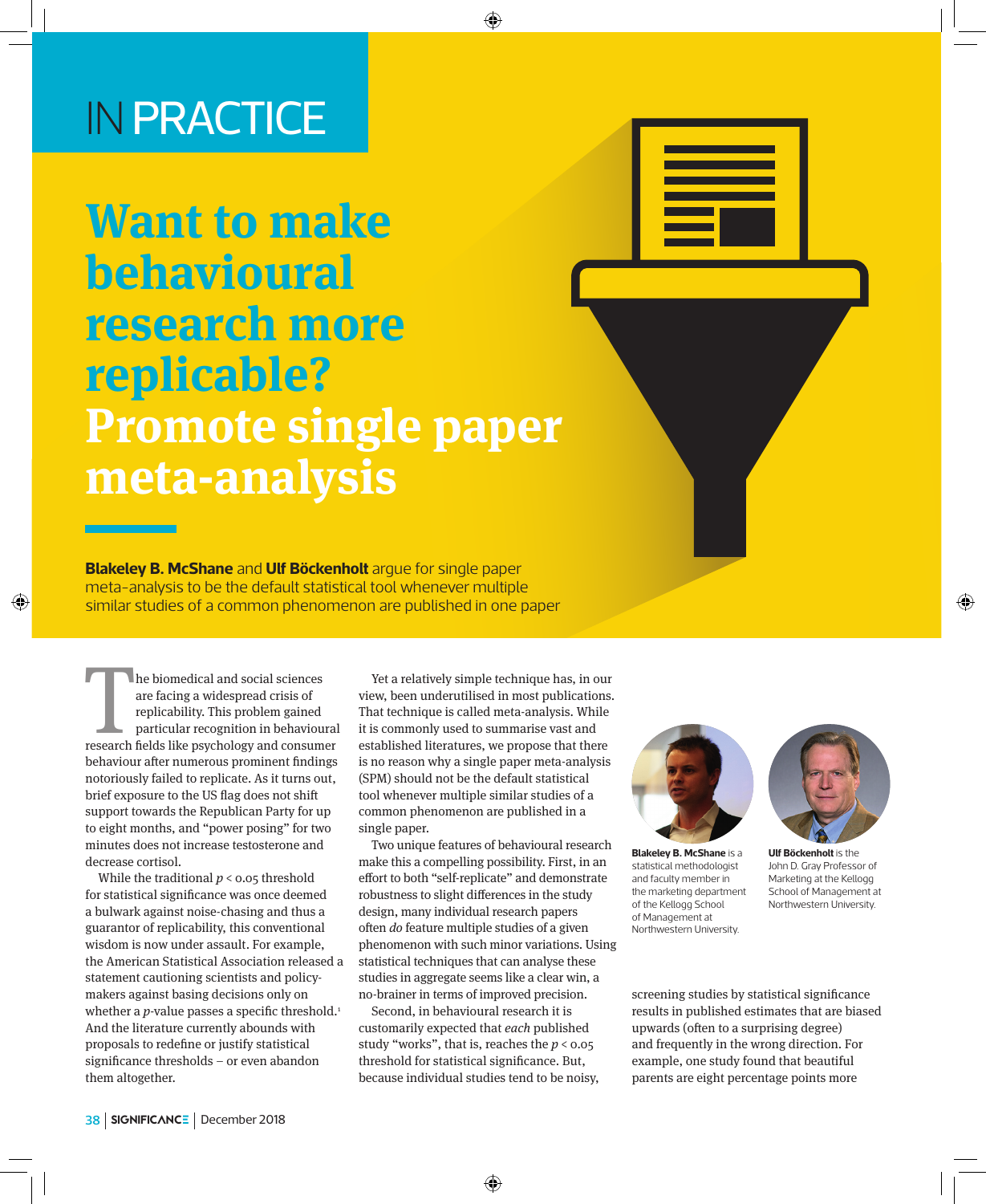likely to have daughters – implausibly larger than the three percentage point effect of extreme conditions, such as famine, found in other research.<sup>2</sup> This inevitably leads to many expensive, demoralising failed replication efforts – a crisis for the field, yes, but also for individual researchers who may spend valuable years chasing fruitless projects. A move towards SPM would allow for a more holistic evaluation of the evidence. Critically, it would offer a path that encourages researchers to publish all of their data on a phenomenon – warts and all.

### **Choice overload**

How might this work in practice? Let us consider a researcher interested in writing a paper on the choice overload hypothesis, a popular topic in consumer behaviour. While common sense dictates that more choices should offer consumers a better shot at choosing a product that will ultimately satisfy their needs, a large number of studies over the last 15 years suggest that this is not necessarily the case: when a choice set contains too many options, individuals may struggle to make a choice at all, or feel discontent regardless of what they choose.

Given the counter-intuitive and widereaching implications of this finding, the

**TABLE 1** Single-study *p*-values. The column labelled "Contrast 1" gives *p*-values from equal variance *t*-tests of the simple effect of choice set size when there was no time pressure; the column labelled "Contrast 2" gives *p*-values from equal variance *t*-tests of the simple effect of choice set size when there was time pressure; and the column labelled "Contrast 3" gives *p*-values from *t*-tests of the interaction based on the linear model. Only studies 2, 4, 5, 7, and 9 "worked" in terms of yielding statistical (in)significance of all hypothesised comparisons: that is, these are the only studies in which *p*-values failed to achieve statistical significance under contrast 1, while achieving statistical significance under contrasts 2 and 3.

|  | <b>Study</b> | <b>Contrast 1</b> | <b>Contrast 2</b> | <b>Contrast 3</b> |  |
|--|--------------|-------------------|-------------------|-------------------|--|
|  | Study 1      | 0.0183            | <b>NA</b>         | <b>NA</b>         |  |
|  | Study 2      | 0.5736            | <b>NA</b>         | <b>NA</b>         |  |
|  | Study 3      | ΝA                | 0.1632            | ΝA                |  |
|  | Study 4      | <b>NA</b>         | 0.0018            | <b>NA</b>         |  |
|  | Study 5      | 0.7909            | 0.0000            | 0.0001            |  |
|  | Study 6      | 0.8544            | 0.1121            | 0.3195            |  |
|  | Study 7      | 0.2289            | 0.0000            | 0.0000            |  |
|  | Study 8      | 0.2006            | 0.0004            | 0.0962            |  |
|  | Study 9      | 0.3868            | 0.0015            | 0.0042            |  |

choice overload hypothesis has attracted a considerable amount of attention. Researchers have studied choice overload in a host of product categories, using several dependent measures, and examining the effect of several factors that could potentially exacerbate, attenuate, or even reverse it.3

Suppose our researcher was interested in studying choice overload in the context of one of these factors – specifically, whether participants presented with large or small choice sets were less satisfied with their choice when they faced time pressure in making the choice as opposed to when they did not. The researcher hypothesised that participants would be less satisfied when choosing from the larger choice set when they faced time pressure, but not when they were given unlimited time to make their decision.

So, the researcher conducted nine randomised, between-subjects studies, each of which varied some aspect of the choice task unrelated to the hypothesis, such as the product category from which participants were asked to choose and whether the decision was made online or in a store. Critically, two studies examined the effect of choice set size when there was no time pressure; two examined the same effect under time pressure; and five looked at all four conditions in order to study the interaction between choice set size and the presence or absence of time pressure. The primary dependent measure in these studies was satisfaction measured on a nine-point integer scale. Summary statistics for these (hypothetical) studies are presented in a supplementary online table – see significancemagazine.com/spm.

Under the status quo, the researcher would analyse each of these studies in isolation. In particular, the researcher would perform (i) separate significance tests of the simple effect of choice set size when there was no time pressure

in studies  $1-2$  and  $5-9$ ; (ii) separate significance tests of the simple effect of choice set size when there was time pressure in studies  $3-9$ ; and (iii) separate significance tests of the interaction in studies 5–9. In support of the hypothesis, the researcher would hope for all of the first set of tests to fail to reach the  $p < 0.05$  threshold for statistical significance, and all of the second and third sets to reach it.

Unfortunately, as shown in Table 1, only studies 2, 4, 5, 7, and 9 "worked" in terms of yielding statistical (in)significance of all hypotheses tested in the study. Thus, the exigencies of the publication process – the complex interaction of editors, reviewers, authors, and other actors – would typically dictate that only these five studies be published.

Instead, it would be useful to look at the results of all nine studies jointly via an SPM, as we report in Figure 1 (page 40) and Table 2. The figure shows that the first simple effect is estimated to be small in each study and nearly zero by the SPM – evidence that participants appear not to be affected by choice overload when they have adequate time to make their choices. The second simple effect, on the other hand, is estimated to be reasonably large in many studies and by the SPM – evidence that when participants are forced to make choices quickly, they do experience less satisfaction with choices made from a larger choice set. Finally, while the studies show decidedly mixed statistical significance of the interaction effect, the SPM shows a substantial effect.

In sum, the more comprehensive view of the evidence provided by the SPM yields stronger support for the researcher's hypothesis.

SPM has the additional benefit of quantifying and accounting for heterogeneity (or between-study variation) in effect sizes – something that is possible only by looking across studies and analysing them jointly. This is critical because estimates of standard

**TABLE 2** Results of choice overload SPM for all studies and for selected studies (2, 4, 5, 7, and 9 from Table 1). See also Figure 1 (page 40) and singlepapermetaanalysis.com.

|                                             | <b>All studies</b> |            | <b>Five selected studies</b> |            |
|---------------------------------------------|--------------------|------------|------------------------------|------------|
| <b>Contrast</b>                             | <b>Estimate</b>    | Std. error | <b>Estimate</b>              | Std. error |
| Large versus small, time pressure absent    | $-0.0153$          | 0.0708     | 0.1206                       | 0.0727     |
| Large versus small, time pressure present   | $-0.4967$          | 0.0708     | $-0.6311$                    | 0.0713     |
| <b>Interaction</b>                          | $-0.4814$          | 0.1001     | $-0.7517$                    | 0.1018     |
| Heterogeneity ( $P$ estimate; 95% interval) | 52%: 24-70%        |            | $0\%: 0-17\%$                |            |